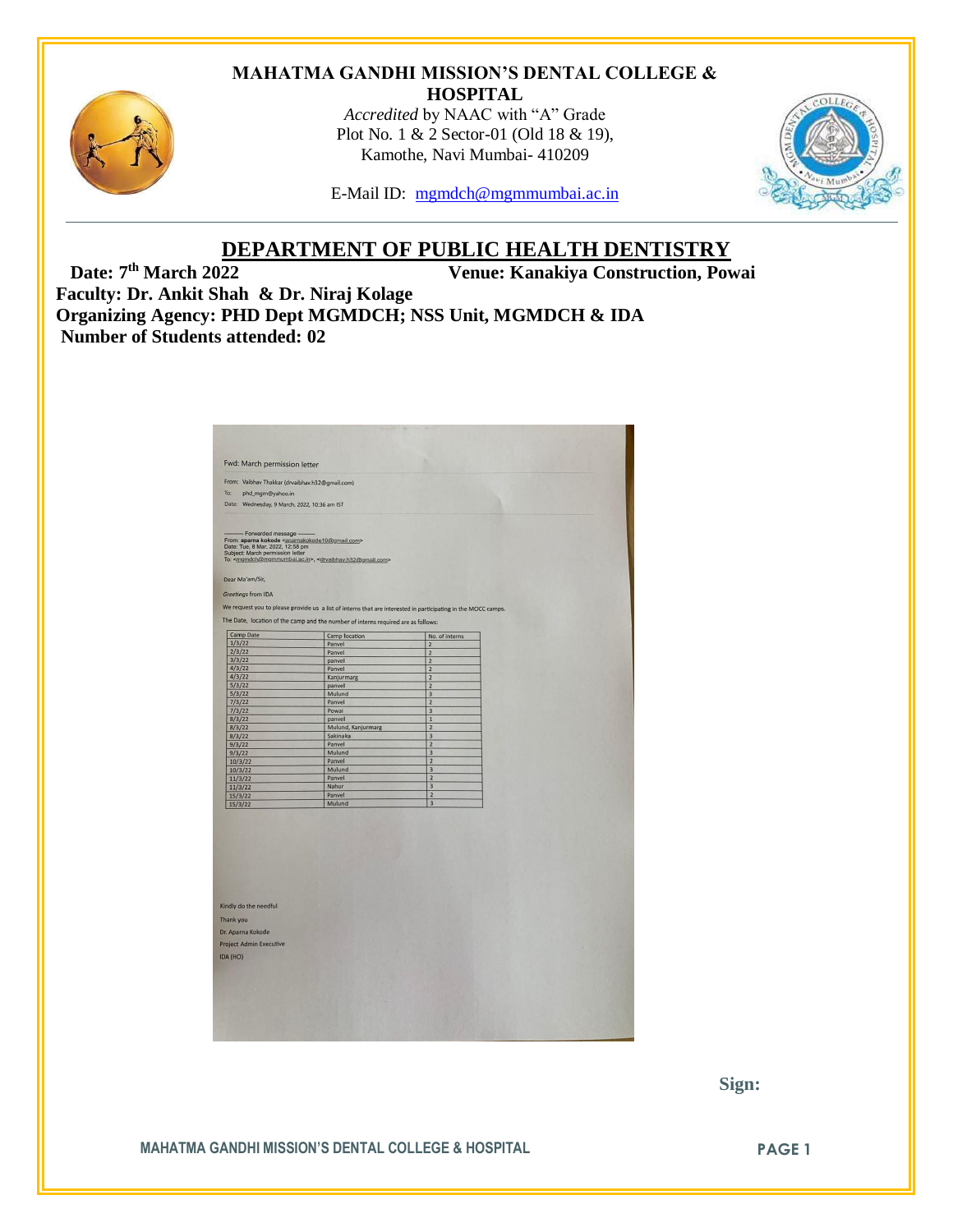# **Assessment of Oral Health Status and Treatment need of patients at Kanakiya Construction,Powai**

 MGM Dental College in association with IDA constantly takes efforts of extending the oral health care to the community. The oral care initiative was also extended to patients at **Kanakiya Construction, Powai** with the intention of creating awareness and providing oral health care to the patients. **Aim and objective:** 

- 1. To assess the oral health status of patients and to provide necessary Dental treatment.
- 2. To educate them and create awareness about oral health.

# **Method**:

A type III examination was carried out with the use of mouth mirror and probe in day light. All the patients were assessed for oral health status and were explained the need to get the problems corrected. The patients were made aware of the existing dental problems and preventive measures were explained.

**Observations:** A total of 121 patients were examined for various dental problems. Those requiring extensive treatment were referred to MGM Dental College and Hospital, Kamothe.

| <b>Condition</b> | No. of      | Percentage    |
|------------------|-------------|---------------|
|                  | individuals | $\frac{0}{0}$ |
| Dental caries    | 60          | 49%           |
| Gingivitis       | 40          | 33%           |
| Missing          | 15          | 12%           |
| Malocclusion     |             | 4.9%          |

## **Oral health status:**



#### **Interpretation and conclusion:**

 **Dental caries is the most common problem among the patients followed by gingivitis.**

**Oral health education and prevention strategies should be implemented in order to reduce the disease burden among these patients.**

 **Sign:**

**MAHATMA GANDHI MISSION'S DENTAL COLLEGE & HOSPITAL PAGE 2**